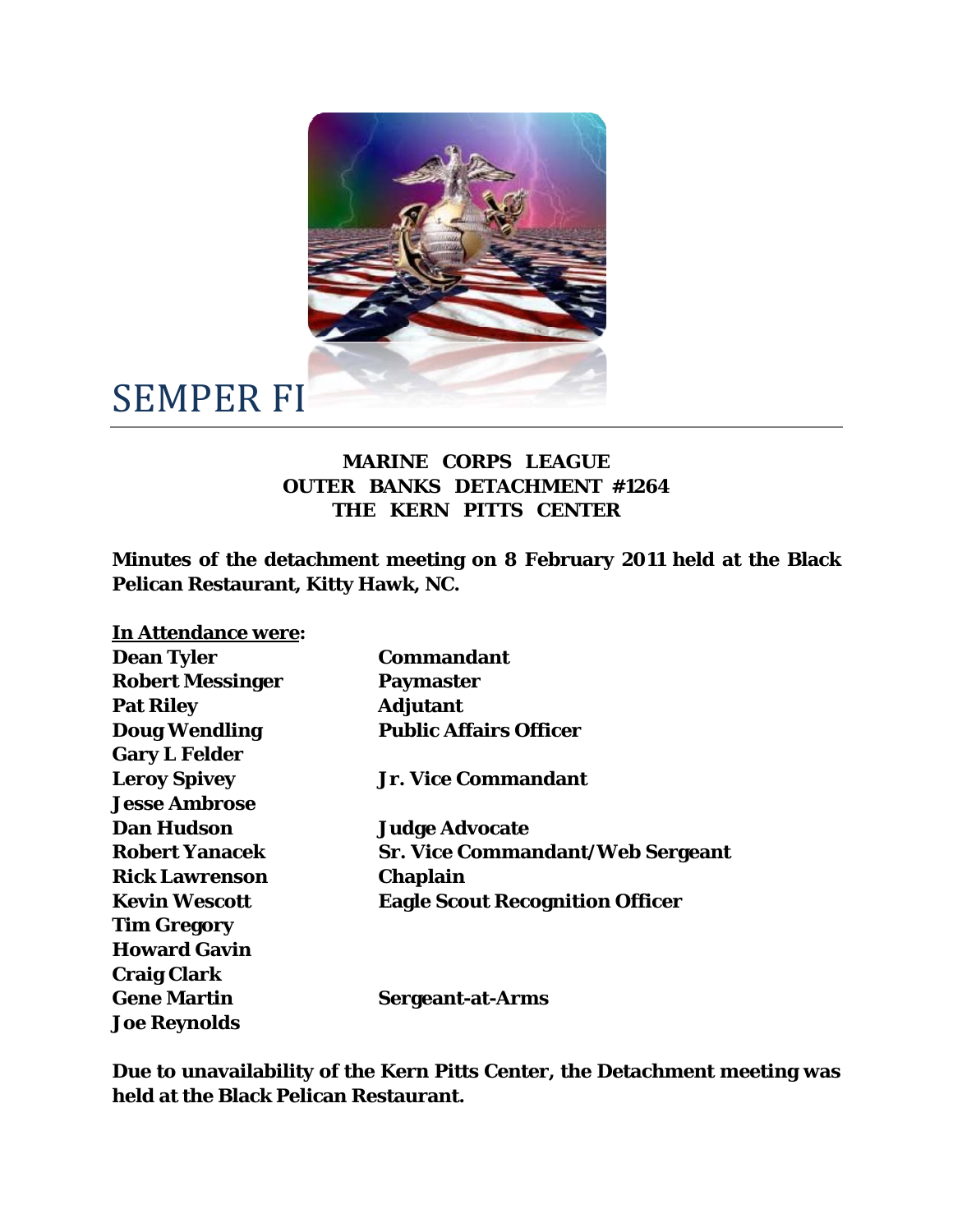**The meeting was opened by Commandant Tyler requesting Sergeant-At-Arms Martin to determine that all present are qualified to be present, secure the quarters. Posting of the colors and Pledge of Allegiance were omitted due to emergency relocation of meeting. Sergeant-at-Arms declared the meeting open for the transaction of official business.** 

**The following new members took the oath of membership in the Marine Corps League and were introduced to the Detachment membership:** 

> **Jesse Ambrose Howard Gavin Craig Clark**

## **Old Business:**

**Commandant Tyler attended the Quarterly Eastern District meeting and made a presentation of the activities and achievements of the Outer Banks Detachment.** 

**Paymaster Bob Messinger discussed a problem with the national Marine Corps League office regarding dues billing. He is working on a resolution. He will be out of town and will not attend meetings in April and May and turned the key to the Kern Pitts Center over to Doug Wendling. Current fund balance is \$670.03.** 

## **New Business:**

**Sr. Vice Commandant Robert Yanacek made a \$20 donation to the Girl Scouts. A motion for reimbursement was made by Doug Wendling, seconded by Kevin Wescott and passed unanimously.** 

**Jr. Vice Commandant Leroy Spivey introduced his friend, Joe Reynolds, Whose son is an active duty Marine.** 

**Kevin Wescott discussed sending cards to the families of deceased Marines. He also discussed the Marine Rose program and participation in in Kelly's Saint Patrick's Day parade.** 

**Robert Yanacek discussed parade participation (20 March) with jeep and banner.** 

**Doug Wendling suggested bringing parade details to the next meeting.**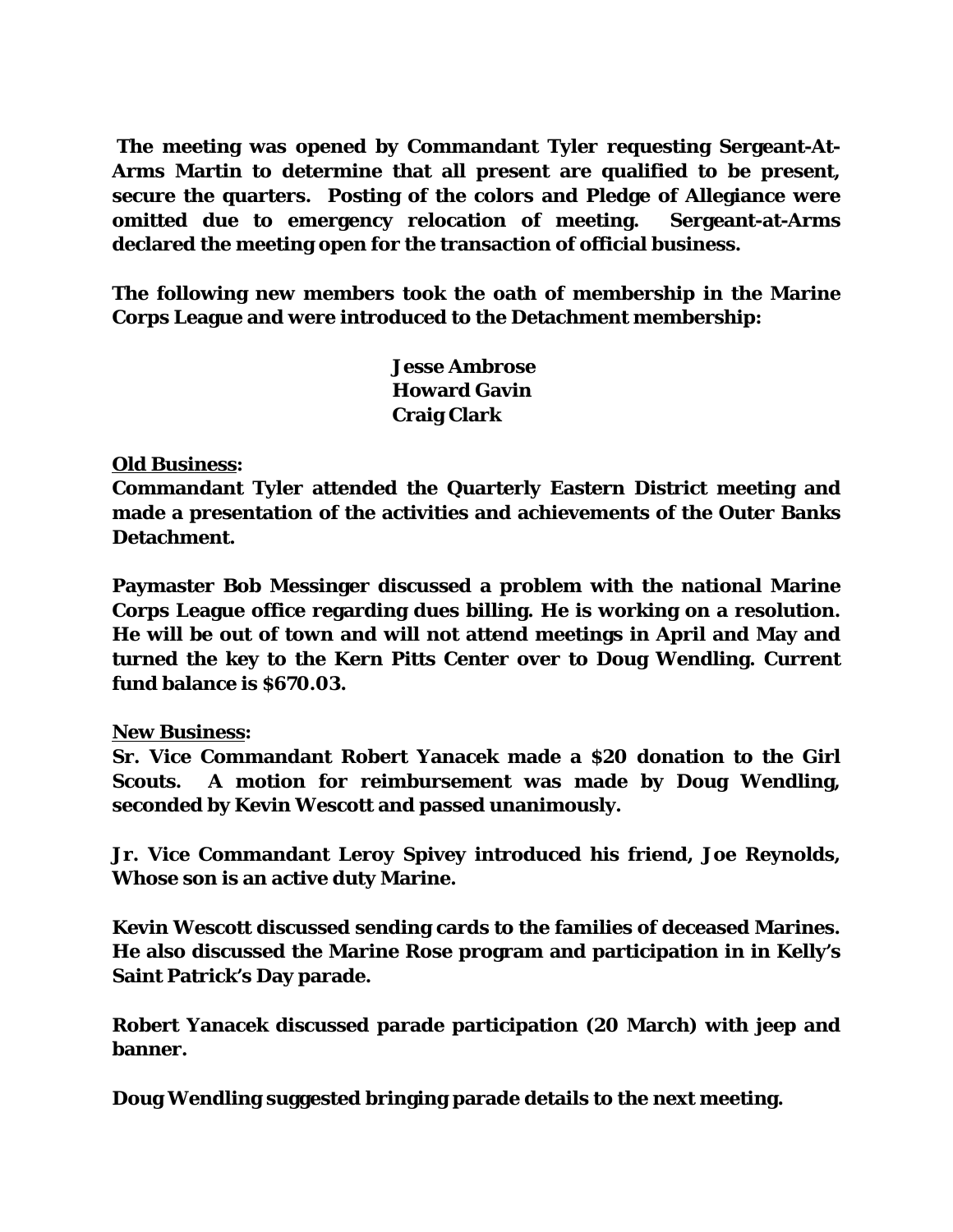**Bob Messinger moved to apply for parade entry with two vehicles. Doug Wendling seconded and the motion was approved unanimously.** 

**Doug Wendling announced that the Veterans Health Outreach will be at the Corolla Branch Library on 2 March 2011 from 1030 till 1330.** 

**Commandant Tyler discussed suggestions made at the staff meeting. Suggestions from the floor included having members speak about their experiences; to invite Blue Star Mothers to address meetings again; to have meetings divided 30 minutes for speaker and 30 minutes for business.** 

**There was a discussion of outreach to veterans in local assisted living/nursing homes.** 

**Kevin Wescott volunteered to take the lead for Spring Arbor and Tim Gregory agreed to take the lead at Britthaven.** 

**Robert Yanacek suggested seeking out local non-member Marines and to find people and organizations worthy of certificate awards.** 

**Bob Messinger suggested recognizing "Flag Flyers" and have "Flag Etiquette" discussions in the event of improper displays of the flag.** 

**The next general membership will be held on 8 March 2011 at the Kern Pitts Center.** 

**Commandant Tyler stated that if there is no further business, we will proceed to close.** 

**The Detachment was requested to stand in silent respect for all Marines who have answered The Supreme Commandant's call to Detachment Everlasting.** 

**Commandant Tyler requested Chaplain Lawrenson to lead the Detachment in closing prayer** 

**Commandant Tyler requested the Sergeant-At-Arms to declare the meeting officially closed.**